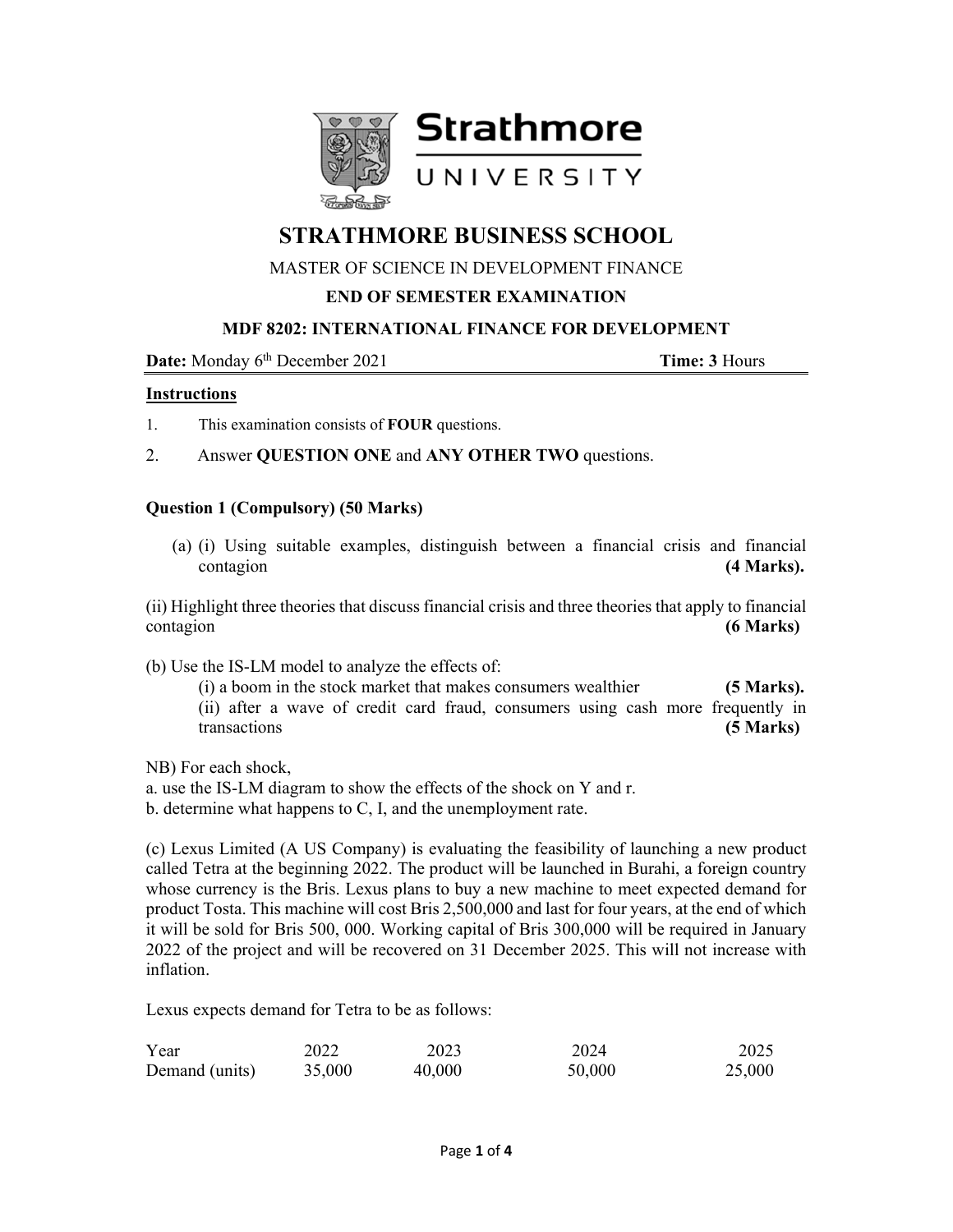The selling price for Tetra is Bris 120.00 per unit and the variable cost of production is estimated at Bris 78.00 per unit. Incremental annual fixed production overheads of Bris 250,000 per year will be incurred. Selling price and costs (Variable and Fixed) are all in current price terms (Year 0/End of year 2021) and are expected to increase with general inflation.

Other information:

1. In US and Burahi tax is paid at a rate of 30% one year in arrears i.e. tax for year 1 is paid at end of year 2. Capital allowances on the machine are on a 25% reducing balance basis. Tax will be paid or saved on the sale of the machine. There is a double tax treaty between US and Burahi, so no tax is paid in US on foreign income arising from Burahi.

2. General inflation is expected to be 6% in Burahi and 3% in US over the next five years.

3. The risk-free rate in both countries is 5% and the market return is 20% and before tax cost of debt is 9%. Burahi has a debt equity ratio of 1:1 and equity beta of 1.2.

4. Burahi plans to finance the project using the current funds and hence the project will not change the current debt equity structure.

5. Burahi is considered riskier than US and hence the equity beta is estimated at 1.4. The cost of equity and Weighted Average Cost of Capital estimated is the real rate. So, consider inflation rate to get the nominal rate using the Fisher equation.

6. Currently (Year 0) Exchange rate between US  $\$  and Burahi is  $\$  = Bris 10.

Required:

(i) Calculate the NPV of the project assuming that Lexus cannot access the cash flows until the end of the project, and hence, whether Lexus should launch Tetra

**(24 Marks)** 

(ii) Discuss various ways that Lexus can optimize cash flows from the project **(6 Marks)**

# **Question 2 (25 Marks)**

(a) Briefly discuss THREE participants in the forex markets **(6 Marks)**

(b) Lucy Mutua is the treasurer of Waumini Development Finance Institution and is about to receive \$100,000 from a donor, for a project to be carried out soon. She is is looking to profit from potential arbitrage opportunities. She obtains the following exchange rates:

 $USS = Ksh.111$  $Ksh. = Ug.sh.32$  $US\$  = Ug.sh. 3,450

Required

- (i) Compute the cross rate between US\$ and Ug. Sh. and comment on whether there is an arbitrage opportunity **(2 Marks)**
- (ii) Demonstrate how she can execute an arbitrage and the estimated gain in dollars

#### **(4 Marks)**

(c) After executing the above arbitrage, Lucy is informed that the project will delay for another three months. She then decides she will invest in 1000 shares of Micron, a US based company quoted on the NYSE. Each share was valued at \$100 at the time of investment, with the market price being \$105 at the end of three months.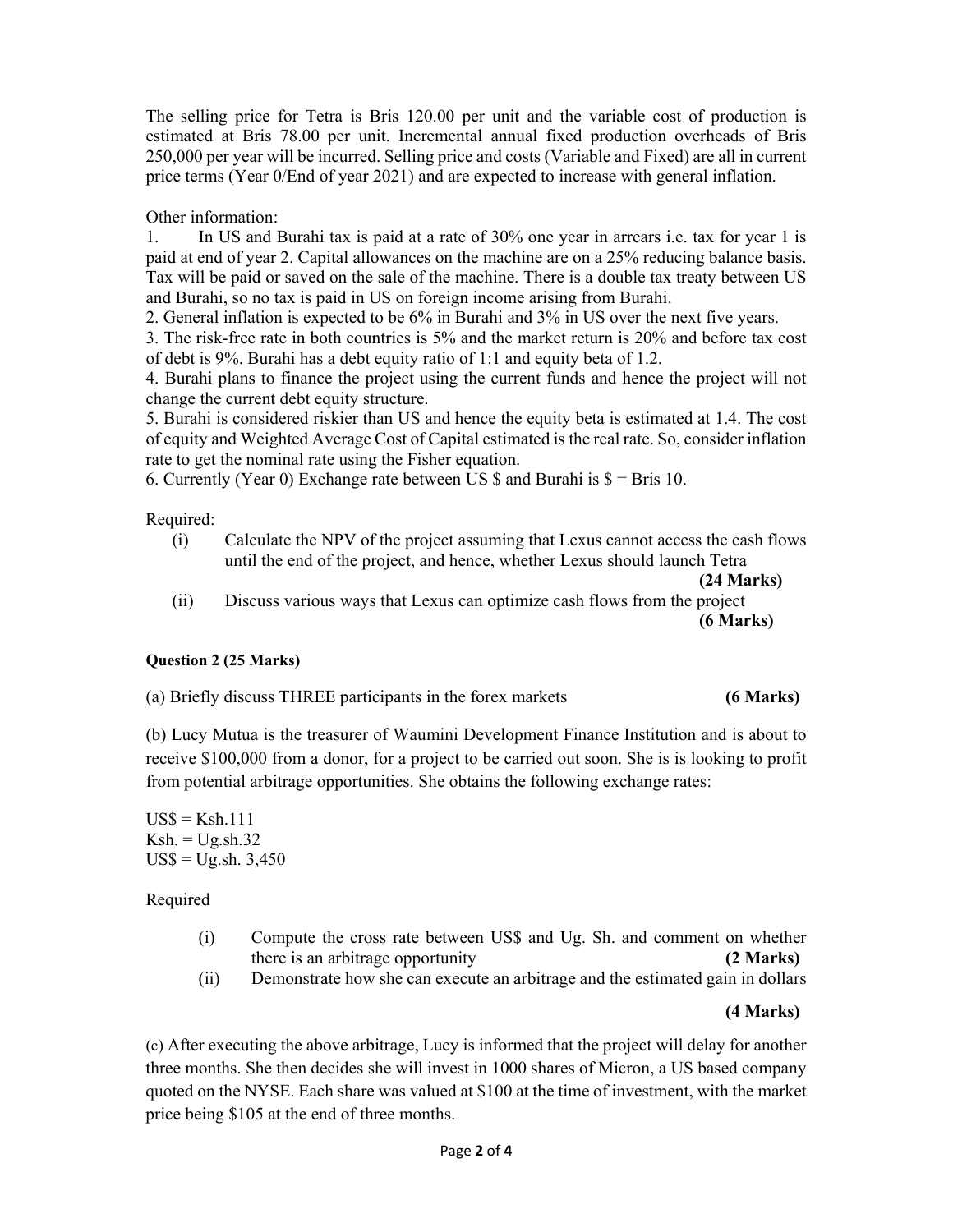# Required.

Assist Lucy report from a Kenyan perspective, the total gain/loss on the investment assuming that the exchange rate at the end of three months was  $\hat{s} =$  ksh.107. Unbundle the gain or loss into market value and exchange rate both in % and Ksh. **(7 Marks)**

(d) Lucy is now debating with the CFO on whether she should have hedged her investment against currency risk. Discuss three reasons for and three reason against hedging currency risk

# **(6 Marks).**

# **Question 3 (25 Marks)**

(a) Distinguish briefly between the following sources of finance:

| (i) Euro Commercial Paper and Euro Notes   | (4 Marks) |
|--------------------------------------------|-----------|
| (ii) Syndicated Credit and Syndicated Loan | (4 Marks) |

(b) Venturo Limited is a US multinational corporation financing its operation using international sources of equity and debt. The debt equity ratio is 40% to 60%. Currently the US treasury bond rate is 10%.

Most of the equity of Venturo is held by foreign investors and the main market index of the shares is the Morgan Stanley Capital International global Index (MSCI global). Currently the MSCI has a return of 20%.

Venturo has estimated its beta i.e. systematic risk relative to MSCI at 1.2. The cost of debt for Agrico before tax is 10% and the tax rates are 30%.

Required

(i) Compute the International Weighted Average Cost of Capital for Must **(6 Marks)**

(ii) Discuss the impact on the WACC of Venturo assuming that Venturo operates in a highly segmented but liquid market **(6 Marks) (6 Marks)** 

(c) Kenya Power and Lighting is a Kenyan Company supplying electricity for commercial and residential households. The company is highly financed by foreign debt and by year ended 30 June 2021, reported debt level of 75%.

In evaluating various options to finance the company and reduce the debts levels, highlight any five factors that the company should consider **(5 Marks)**